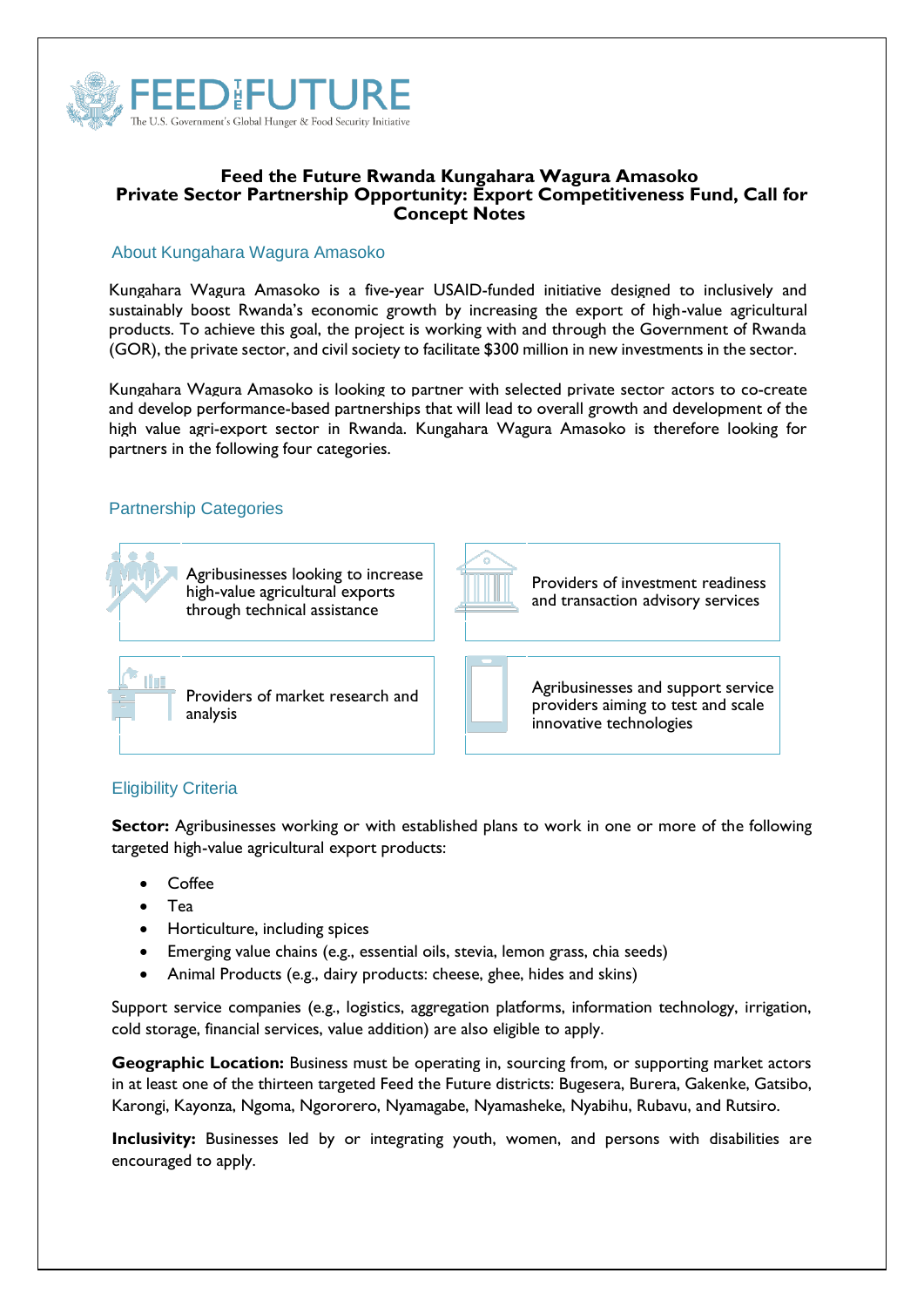### **Business type:**

#### 1. Agribusinesses

•Must be in operation for at least 2 years and registered as a private sector entities with RDB

- •Must either:
- •a. Be already exporting to regional and/ or international markets or
- •b. Looking to start exporting to regional or international markets
- •Must have existing plans to scale operations to export in the next 12-24 months
- •Must be looking to grow their operations through commercial investment (e.g. debt, equity financing)

#### 2. Support Services

- •Must be in operation for at least 3 years, have an existing customer base, and be registered with RDB
- •Must be faciliating agribusiness operations in export through their services (e.g., financial service providers, associations, business development service providers)
- •Should have a proven track record of providing services to agribusinesses that enable them to improve logistics, increase sales, raise capital, or any other relevant service.

#### Application Process

**Eligible Applicants** Applicants must meet all eligibility criteria outlined in this announcement to be eligible to apply.

- **Evaluation Criteria** Concept notes will be evaluated based on objective, impact, leverage, sustainability, and inclusion as guided in application template.
- **How to Apply** The concept note template aims to outline your existing business plan and export growth aspirations relative to the eligibility requirements and evaluation criteria. Please download and complete the ECF concept note application in English using the template provided on the RTI website (https://www.rti.org/current-opportunities) **by 30 June 2022 at 5:00pm CAT** and submit by email to [info@ftfkwa.org.](mailto:info@ftfkwa.org) No other forms of submission will be accepted. Applications will be reviewed on a rolling basis. For more information about the partnership opportunity or for support completing the application, please contact:  $info@ftfkwa.org$  or mobile number (+250)783125965.

**Next Steps** See graphic below for an overview of the full ECF application process.